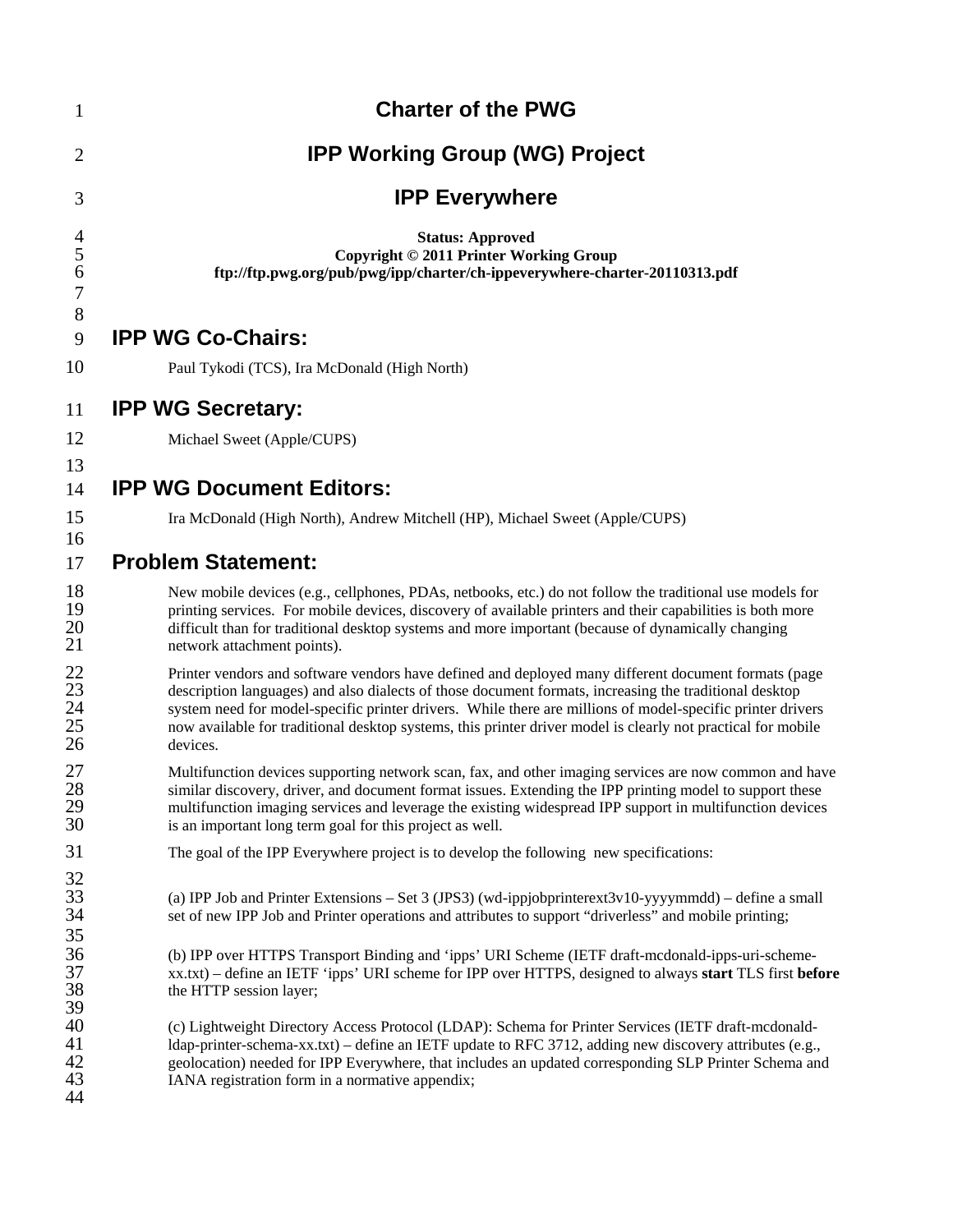| (f) IPP Scan Service (wd-ippscan10-yyyymmdd) – define an IPP Scan service extending IPP/1.1 (RFC)<br>2911), designed to be coherent with the PWG MFD Scan Service, that includes an IANA IPP registration<br>(g) IPP System Control Service (wd-ippsystem10-yyyymmdd) - define an IPP System Control service<br>extending IPP Job and Printer Administrative Operations (RFC 3998), designed to be coherent with the<br>PWG MFD System Control Service, that includes an IANA IPP registration for all new operations and<br>(h) IPP FaxIn Service (wd-ippfaxin10-yyyymmdd) – define an IPP FaxIn service extending IPP/1.1 (RFC<br>2911), designed to be coherent with the previous work of the PWG IPP Fax project and the PWG MFD<br>FaxIn Service, that includes an IANA IPP registration for all new operations and attributes;<br>(i) IPP FaxOut Service (wd-ippfaxout10-yyyymmdd) – define an IPP FaxOut service extending IPP/1.1<br>(RFC 2911), designed to be coherent with the previous work of the PWG IPP Fax project and the PWG<br>MFD FaxOut Service, that includes an IANA IPP registration for all new operations and attributes; and<br>(j) IPP Everywhere Second Edition (wd-ippeve20-yyyymmdd) – define one or more IPP Everywhere<br>multifunction conformance levels extending IPP Everywhere First Edition, designed to be coherent with<br>the PWG MFD Model, that is composed of references to the new IPP multifunction specs defined above,<br>OOS-1 New device discovery protocols MUST NOT be defined in the IPP Everywhere project, although<br>new profiles or subsets of existing device discovery protocols are appropriate and may be necessary.<br>OOS-2 New device management protocols MUST NOT be defined in the IPP Everywhere project,<br>although new profiles or subsets of existing device management protocols are appropriate and may be<br>OOS-3 New IPP or non-IPP transport protocols MUST NOT be defined in the IPP Everywhere project,<br>although the design of IPP Everywhere MUST NOT preclude future transport extensions.<br>OBJ-1 Use the existing IPP/2.0 conformance level as basis of IPP Everywhere for mobile clients and<br>OBJ-2 Select a small set of REQUIRED device discovery protocols for IPP Everywhere for network |
|-------------------------------------------------------------------------------------------------------------------------------------------------------------------------------------------------------------------------------------------------------------------------------------------------------------------------------------------------------------------------------------------------------------------------------------------------------------------------------------------------------------------------------------------------------------------------------------------------------------------------------------------------------------------------------------------------------------------------------------------------------------------------------------------------------------------------------------------------------------------------------------------------------------------------------------------------------------------------------------------------------------------------------------------------------------------------------------------------------------------------------------------------------------------------------------------------------------------------------------------------------------------------------------------------------------------------------------------------------------------------------------------------------------------------------------------------------------------------------------------------------------------------------------------------------------------------------------------------------------------------------------------------------------------------------------------------------------------------------------------------------------------------------------------------------------------------------------------------------------------------------------------------------------------------------------------------------------------------------------------------------------------------------------------------------------------------------------------------------------------------------------------------------------------------------------------------------------------------------------------------------------------------------------------|
|                                                                                                                                                                                                                                                                                                                                                                                                                                                                                                                                                                                                                                                                                                                                                                                                                                                                                                                                                                                                                                                                                                                                                                                                                                                                                                                                                                                                                                                                                                                                                                                                                                                                                                                                                                                                                                                                                                                                                                                                                                                                                                                                                                                                                                                                                           |
|                                                                                                                                                                                                                                                                                                                                                                                                                                                                                                                                                                                                                                                                                                                                                                                                                                                                                                                                                                                                                                                                                                                                                                                                                                                                                                                                                                                                                                                                                                                                                                                                                                                                                                                                                                                                                                                                                                                                                                                                                                                                                                                                                                                                                                                                                           |
|                                                                                                                                                                                                                                                                                                                                                                                                                                                                                                                                                                                                                                                                                                                                                                                                                                                                                                                                                                                                                                                                                                                                                                                                                                                                                                                                                                                                                                                                                                                                                                                                                                                                                                                                                                                                                                                                                                                                                                                                                                                                                                                                                                                                                                                                                           |
|                                                                                                                                                                                                                                                                                                                                                                                                                                                                                                                                                                                                                                                                                                                                                                                                                                                                                                                                                                                                                                                                                                                                                                                                                                                                                                                                                                                                                                                                                                                                                                                                                                                                                                                                                                                                                                                                                                                                                                                                                                                                                                                                                                                                                                                                                           |
|                                                                                                                                                                                                                                                                                                                                                                                                                                                                                                                                                                                                                                                                                                                                                                                                                                                                                                                                                                                                                                                                                                                                                                                                                                                                                                                                                                                                                                                                                                                                                                                                                                                                                                                                                                                                                                                                                                                                                                                                                                                                                                                                                                                                                                                                                           |
|                                                                                                                                                                                                                                                                                                                                                                                                                                                                                                                                                                                                                                                                                                                                                                                                                                                                                                                                                                                                                                                                                                                                                                                                                                                                                                                                                                                                                                                                                                                                                                                                                                                                                                                                                                                                                                                                                                                                                                                                                                                                                                                                                                                                                                                                                           |
|                                                                                                                                                                                                                                                                                                                                                                                                                                                                                                                                                                                                                                                                                                                                                                                                                                                                                                                                                                                                                                                                                                                                                                                                                                                                                                                                                                                                                                                                                                                                                                                                                                                                                                                                                                                                                                                                                                                                                                                                                                                                                                                                                                                                                                                                                           |
|                                                                                                                                                                                                                                                                                                                                                                                                                                                                                                                                                                                                                                                                                                                                                                                                                                                                                                                                                                                                                                                                                                                                                                                                                                                                                                                                                                                                                                                                                                                                                                                                                                                                                                                                                                                                                                                                                                                                                                                                                                                                                                                                                                                                                                                                                           |
|                                                                                                                                                                                                                                                                                                                                                                                                                                                                                                                                                                                                                                                                                                                                                                                                                                                                                                                                                                                                                                                                                                                                                                                                                                                                                                                                                                                                                                                                                                                                                                                                                                                                                                                                                                                                                                                                                                                                                                                                                                                                                                                                                                                                                                                                                           |
|                                                                                                                                                                                                                                                                                                                                                                                                                                                                                                                                                                                                                                                                                                                                                                                                                                                                                                                                                                                                                                                                                                                                                                                                                                                                                                                                                                                                                                                                                                                                                                                                                                                                                                                                                                                                                                                                                                                                                                                                                                                                                                                                                                                                                                                                                           |
|                                                                                                                                                                                                                                                                                                                                                                                                                                                                                                                                                                                                                                                                                                                                                                                                                                                                                                                                                                                                                                                                                                                                                                                                                                                                                                                                                                                                                                                                                                                                                                                                                                                                                                                                                                                                                                                                                                                                                                                                                                                                                                                                                                                                                                                                                           |
|                                                                                                                                                                                                                                                                                                                                                                                                                                                                                                                                                                                                                                                                                                                                                                                                                                                                                                                                                                                                                                                                                                                                                                                                                                                                                                                                                                                                                                                                                                                                                                                                                                                                                                                                                                                                                                                                                                                                                                                                                                                                                                                                                                                                                                                                                           |
|                                                                                                                                                                                                                                                                                                                                                                                                                                                                                                                                                                                                                                                                                                                                                                                                                                                                                                                                                                                                                                                                                                                                                                                                                                                                                                                                                                                                                                                                                                                                                                                                                                                                                                                                                                                                                                                                                                                                                                                                                                                                                                                                                                                                                                                                                           |
| OBJ-3 Select a small set of REQUIRED document formats for IPP Everywhere for network printers,<br>choosing existing document formats when possible (i.e., trying to avoid (re)defining document formats).                                                                                                                                                                                                                                                                                                                                                                                                                                                                                                                                                                                                                                                                                                                                                                                                                                                                                                                                                                                                                                                                                                                                                                                                                                                                                                                                                                                                                                                                                                                                                                                                                                                                                                                                                                                                                                                                                                                                                                                                                                                                                 |
| OBJ-4 Optimize for small memory and resource footprints for IPP Everywhere mobile clients and networ                                                                                                                                                                                                                                                                                                                                                                                                                                                                                                                                                                                                                                                                                                                                                                                                                                                                                                                                                                                                                                                                                                                                                                                                                                                                                                                                                                                                                                                                                                                                                                                                                                                                                                                                                                                                                                                                                                                                                                                                                                                                                                                                                                                      |
| OBJ-5 Design to allow for future extensions for other protocol bindings (e.g., Web Services) for IPP                                                                                                                                                                                                                                                                                                                                                                                                                                                                                                                                                                                                                                                                                                                                                                                                                                                                                                                                                                                                                                                                                                                                                                                                                                                                                                                                                                                                                                                                                                                                                                                                                                                                                                                                                                                                                                                                                                                                                                                                                                                                                                                                                                                      |
| OBJ-6 Design to allow the use of vendor-neutral generic print drivers (e.g., one per document format) by                                                                                                                                                                                                                                                                                                                                                                                                                                                                                                                                                                                                                                                                                                                                                                                                                                                                                                                                                                                                                                                                                                                                                                                                                                                                                                                                                                                                                                                                                                                                                                                                                                                                                                                                                                                                                                                                                                                                                                                                                                                                                                                                                                                  |
|                                                                                                                                                                                                                                                                                                                                                                                                                                                                                                                                                                                                                                                                                                                                                                                                                                                                                                                                                                                                                                                                                                                                                                                                                                                                                                                                                                                                                                                                                                                                                                                                                                                                                                                                                                                                                                                                                                                                                                                                                                                                                                                                                                                                                                                                                           |

 (d) PWG Raster (wd-ippraster10-yyyymmdd) – define a PWG raster document format based on CUPS 46 Raster v2, optimized for streaming and ease of generation and consumption, that includes an IANA MIME type registration appendix: type registration appendix;

49 (e) IPP Everywhere First Edition (wd-ippeve10-yyyymmdd) – define one or more IPP Everywhere printing<br>50 conformance levels, based on the IPP/2.0 conformance level defined in PWG IPP Version 2.0 Second<br>51 Edition, that i conformance levels, based on the IPP/2.0 conformance level defined in PWG IPP Version 2.0 Second Edition, that is composed of references to the new IPP printing specs defined above, other IETF and PWG specs, and other public standards documents;

 $\frac{48}{49}$ 

- -
	-

## **Objectives:**

- 88 OBJ-2 Select a small set of REQUIRED device discovery protocols for IPP Everywhere for network printers.
- 90 OBJ-3 Select a small set of REQUIRED document formats for IPP Everywhere for network printers, 91 choosing existing document formats when possible (i.e., trying to avoid (re)defining document formats).
- 92 OBJ-4 Optimize for small memory and resource footprints for IPP Everywhere mobile clients and network printers.
- OBJ-5 Design to allow for future extensions for other protocol bindings (e.g., Web Services) for IPP Everywhere.
- OBJ-6 Design to allow the use of vendor-neutral generic print drivers (e.g., one per document format) by IPP Everywhere mobile clients.